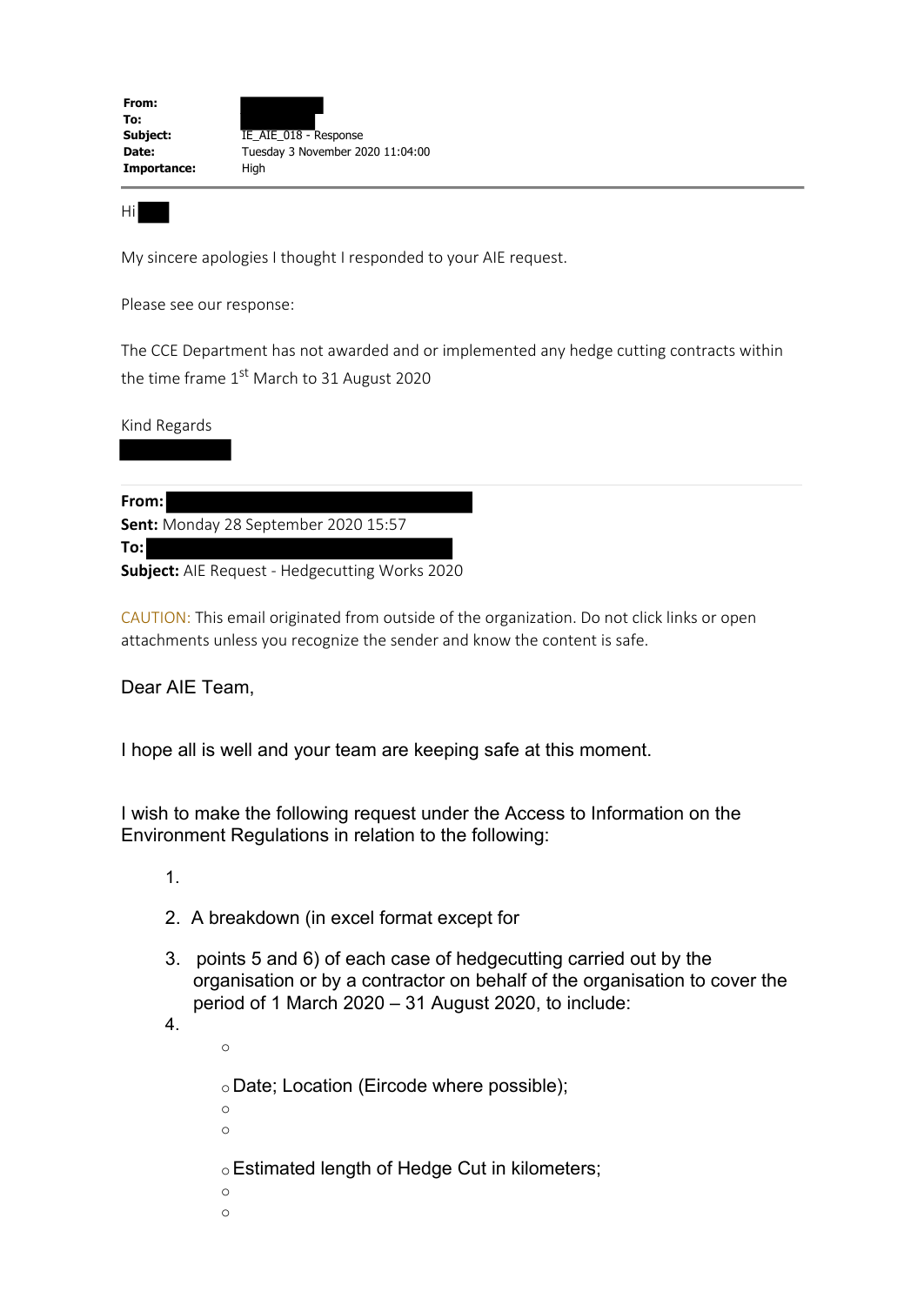o Justification/reason for the cutting;  $\Omega$  $\circ$ o Cost of the work;  $\Omega$  $\circ$ ○ Copies of any pre-work assessment on each  $\circ$  case of hedgecutting;  $\circ$  $\Omega$ o Copies of any post-work reports on each  $\circ$  case of hedgecutting  $\circ$  $5<sub>1</sub>$ 6. A copy of any RFT (Request for Tender(s)) 7. issued in 2020 in relation to hedge cutting 8. 9. 10. A copy of any hedgecutting policy and/or

11. hedge cutting and biodiversity protection policy  $12.$ 

I wish to request the above information to be sent to me in electronic format (and in a searchable format).

I ask that you contact me at the earliest possible date to provide assistance to amend my request if necessary and that if my request is denied in whole or part to justify any deletions by reference to specific exemptions of the act.

Please also confirm receipt of this request and send an acknowledgement letter as soon as possible and within the statutory time limits.

Best regards and stay safe.



| ι. |  |  |
|----|--|--|
| e: |  |  |
| m: |  |  |